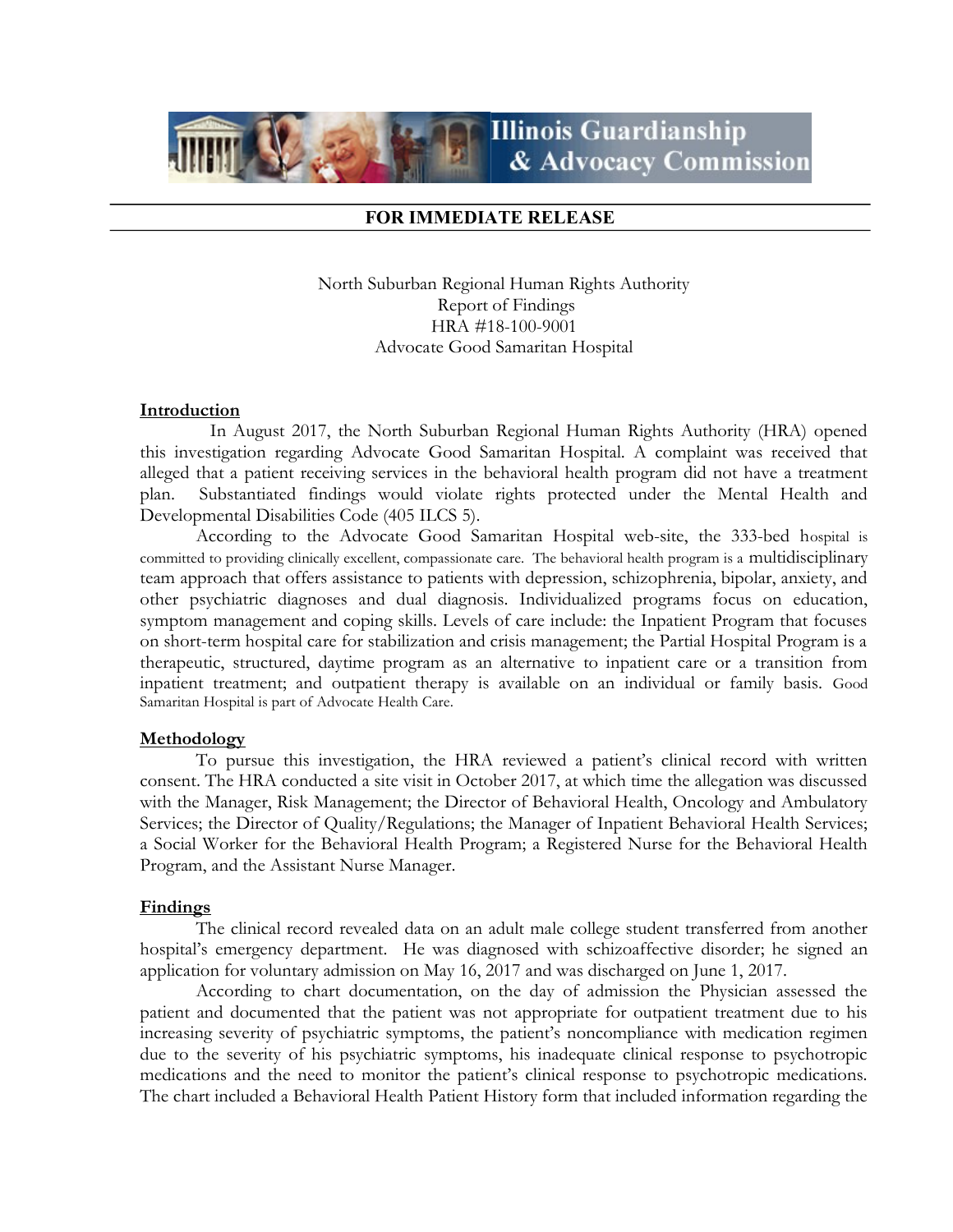patient's behavioral health history (chief complaint, recent changes in functional status, declaration for Mental Health Treatment, attempts to hurt yourself, etc.) and his social history (alcohol use, cultural/religious practices, exercise, home/environment, substance abuse, and tobacco use). The Physician documented the following initial treatment plan: "patient seen and evaluated with the nurse; patient admitted voluntarily for further stabilization; will start patient on Risperdal 1 mg. by mouth twice a day; patient will meet with the treatment team on the floor where the medications can be adjusted, titrated as needed, or changed; patient will be monitored for side effects from the medications; patient will attend groups on the floor; patient will receive psychotherapy on the floor; patient was educated about his mental illness, risks and benefits of the medications and side effects; PT/OT evaluation; Consults: medical doctor on consults; patient will meet with social worker for disposition planning". The chart contained about 40 pages of Power Plan/Interdisciplinary Plan of Care documents. Within these pages were five identified Problems: Transition Planning, Progressive Mobility, Behavioral Health, Risk of Suicide and Restraint Utilization Violent. Each identified problem contained a status, history, outcome, result and intervention. For example:

Plan: Transition Planning Status: Discontinued History: Suggested at 5/16/17 Accepted at 5/16/17 Initiated at 5/16/17 Discontinued at 6/1/17

Outcome: Patient/Family has the resources needed for safe transition to next level of care Result: [staff members charted the results at least twice daily; below is an example of said charting]

 Not ready for transition Adequate for transition Progressing toward transition Intervention: Interdisciplinary Rounds/Discussion

The chart also contained Inpatient Multidisciplinary Staffings that showed the following treatment and interventions: Suicide Precautions, Falls Precautions, Medication Adjustment, Group Programming, Education Programming and Family Sessions. The chart documented that the patient received "orientation to hospital setting, orientation to unit, patient care conference, plan of care, standard precaution/cough etiquette."

At the site visit, hospital personnel explained that the behavioral health program has 36 beds for inpatient adult programming; 6 beds are used for those needing intensive services. The hospital does not have adolescent programming. The program averages 26 patients per day. Patients typically are admitted via the hospital's Emergency Department. Referrals are also made from other area hospitals and patients can be referred by their psychiatrists. Treatment planning meetings are held once per week; each patient will see his/her nurse and physician on a daily basis.

It was offered that at the time of admission, the patient identified in this case was distracted and uncommunicative. Often it would take him an unusual amount of time to complete simple tasks. The chart showed that he isolated during the hospitalization and did not consistently attend the therapies offered. The patient was noted to have poor eye contact, speech was underproductive, and he appeared to be internally preoccupied and paranoid. Hospital personnel stated that the patient's mother was very distraught throughout the patient's eight day stay. She was frustrated that the patient was not improving and she was tired of the hardship of the hour and a half daily commute from her home to the hospital to visit her son. She wanted the patient transferred to a hospital closer to her home. Staff members tried to get the patient admitted there, but that hospital